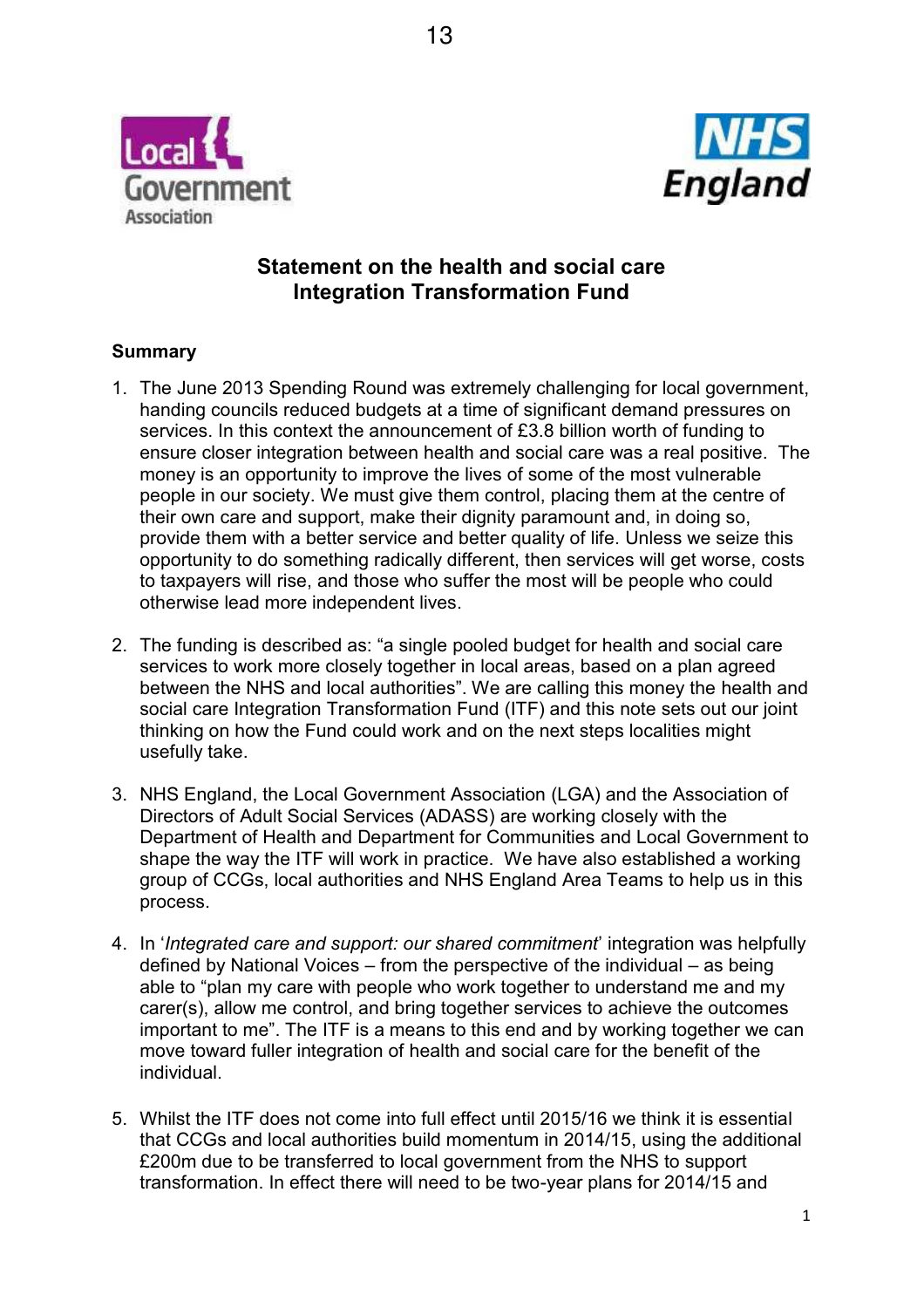2015/16, which must be in place by March 2014. To this end we would encourage local discussions about the use of the fund to start now in preparation for more detailed planning in the Autumn and Winter.

### **Context: challenge and opportunity**

- 6. The ITF provides an opportunity to transform care so that people are provided with better integrated care and support. It encompasses a substantial level of funding and it will help deal with demographic pressures in adult social care. The ITF is an important opportunity to take the integration agenda forward at scale and pace  $-\overline{a}$  goal that both sectors have been discussing for several years. We see the ITF as a significant catalyst for change.
- 7. There is also an excellent opportunity to align the ITF with the strategy process set out by NHS England, and supported by the LGA and others, in *The NHS belongs to the people: a call to action<sup>1</sup> .* This process will support the development of the shared vision for services, with the ITF providing part of the investment to achieve it.
- 8. The ITF will support the aim of providing people with the right care, in the right place, at the right time, including through a significant expansion of care in community settings. This will build on the work CCGs and local authorities are already doing, for example, as part of the integrated care "pioneers" initiative and Community Budgets, through work with the Public Service Transformation Network, and on understanding the patient/service user experience.

### **Background**

| 2014/15                                                                                                           | 2015/16                                                                                                                  |
|-------------------------------------------------------------------------------------------------------------------|--------------------------------------------------------------------------------------------------------------------------|
| An additional £200m transfer from the NHS to<br>social care, in addition to the £900m transfer<br>already planned | £3.8 billion pooled budget to be<br>deployed locally on health and<br>social care through pooled<br>budget arrangements. |

9. The June 2013 Spending Round set out the following:

10.In 2015/16 the ITF will be created from the following:

### **£1.9 billion existing funding continued from 14/15 - this money will already have been allocated across the NHS and social care to support integration**

£130 million Carers' Breaks funding.

£300 million CCG reablement funding.

<sup>&</sup>lt;sup>1</sup> http://www.england.nhs.uk/2013/07/11/call-to-action/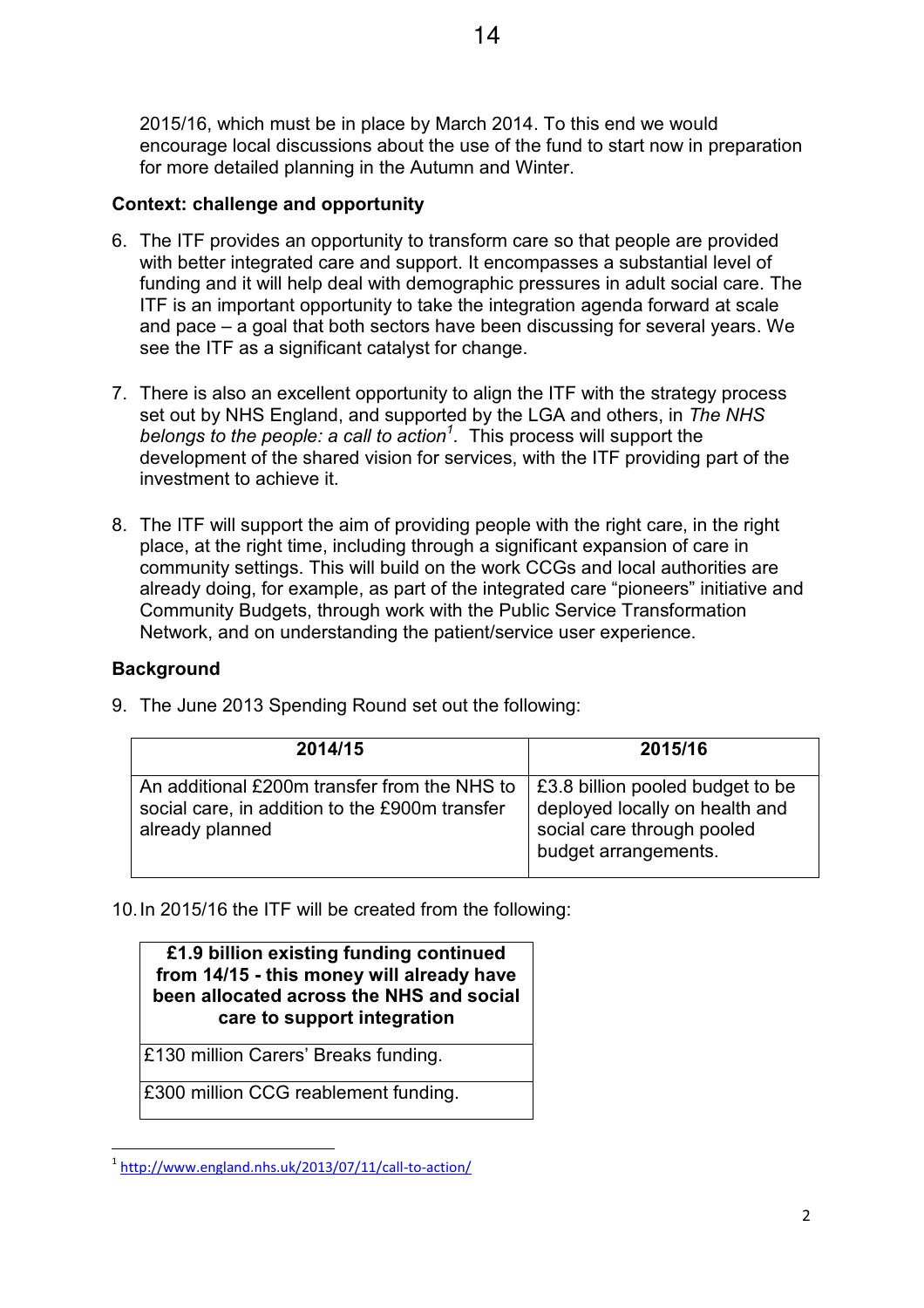c. £350 million capital grant funding (including £220m of Disabled Facilities Grant).

£1.1 billion existing transfer from health to social care.

# **Additional £1.9 billion from NHS allocations**

Includes funding to cover demographic pressures in adult social care and some of the costs associated with the Care Bill.

Includes £1 billion that will be performancerelated, with half paid on 1 April 2015 (which we anticipate will be based on performance in the previous year) and half paid in the second half of 2015/16 (which could be based on inyear performance).

- 11.To access the ITF each locality will be asked to develop a local plan by March 2014, which will need to set out how the pooled funding will be used and the ways in which the national and local targets attached to the performance-related £1 billion will be met. This plan will also set out how the £200m transfer to local authorities in 2014/15 will be used to make progress on priorities and build momentum.
- 12.Plans for the use of the pooled monies will need to be developed jointly by CCGs and local authorities and signed off by each of these parties and the local Health and Wellbeing Board.

## **Conditions of the full ITF**

- 13.The ITF will be a pooled budget which will can be deployed locally on social care and health, subject to the following national conditions which will need to be addressed in the plans:
	- $\bullet$  plans to be jointly agreed;
	- protection for social care services (not spending);
	- as part of agreed local plans, 7-day working in health and social care to support patients being discharged and prevent unnecessary admissions at weekends;
	- better data sharing between health and social care, based on the NHS number (it is recognised that progress on this issue will require the resolution of some Information Governance issues by the Department of Health;
	- ensure a joint approach to assessments and care planning;
	- ensure that, where funding is used for integrated packages of care, there will be an accountable professional;
	- $\bullet$  risk-sharing principles and contingency plans if targets are not met  $-$  including redeployment of the funding if local agreement is not reached; and
	- agreement on the consequential impact of changes in the acute sector.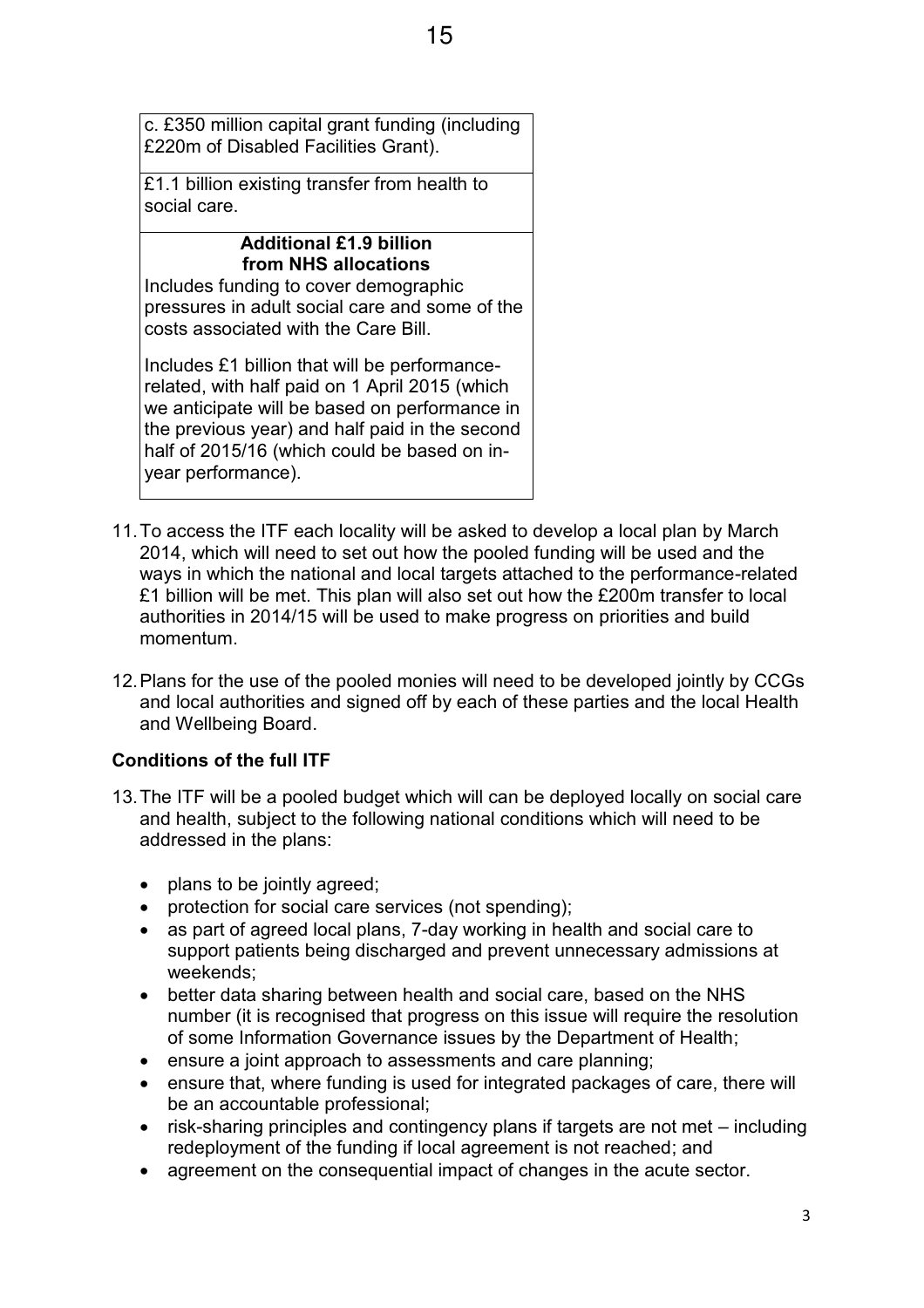14.Ministers have agreed that they will oversee and sign off the plans. As part of achieving the right balance between national and local inputs the LGA and NHS England will work together to develop proposals for how this could be done in an efficient and proportionate way.

#### **Conditions of the performance-related £1 billion**

15.£1 billion of the ITF in 2015/16 will be dependent on performance and local areas will need to set and monitor achievement of these outcomes during 2014/15 as the first half of the £1 billion, paid on 1 April 2015, is likely to be based on performance in the previous year. We will be working with central Government on the details of this scheme, but we anticipate that it will consist of a combination of national and locally chosen measures.

### **Delivery through Partnership**

- 16.We are clear that success will require a genuine commitment to partnership working between CCGs and local authorities. Both parties need to recognise the challenges they each face and work together to address them.
	- Finding the extra NHS investment required: Given demographic pressures and efficiency requirements of around 4%, CCGs are likely to have to redeploy funds from existing NHS services. It is critical that CCGs and local authorities engage health care providers to assess the implications for existing services and how these should be managed;
	- Protecting adult social care services: Although the emphasis of the ITF is rightly on a pooled budget, as with the current transfer from the NHS to social care, flexibility must be retained to allow for some of the fund to be used to offset the impact of the funding reductions overall. This will happen alongside the on-going work that councils and health are currently engaged in to deliver efficiencies across the health and care system.
	- Targeting the pooled budget to best effect: The conditions the Government has set make it clear that the pooled funds must deliver improvements across social care and the NHS. Robust planning and analysis will be required to (i) target resources on initiatives which will have the biggest benefit in terms outcomes for people and (ii) measure and monitor their impact;
	- Managing the service change consequences: The scale of investment CCGs are required to make into the pooled budget cannot be delivered without service transformation. The process for agreeing the use of the pooled budget must therefore include an assessment of the impact on acute services and agreement on the scale and nature of changes required, e.g. impact of reduced emergency activity on bed capacity.

### **Assurance**

17.Local Health and Wellbeing Boards will sign off the plans, which will have been agreed between the local authority and CCGs. The HWB is best placed to decide whether the plans are the best for the locality, engaging with local people and bringing a sector-led approach to the process. The plans will then go through an assurance process involving NHS England to assure Ministers.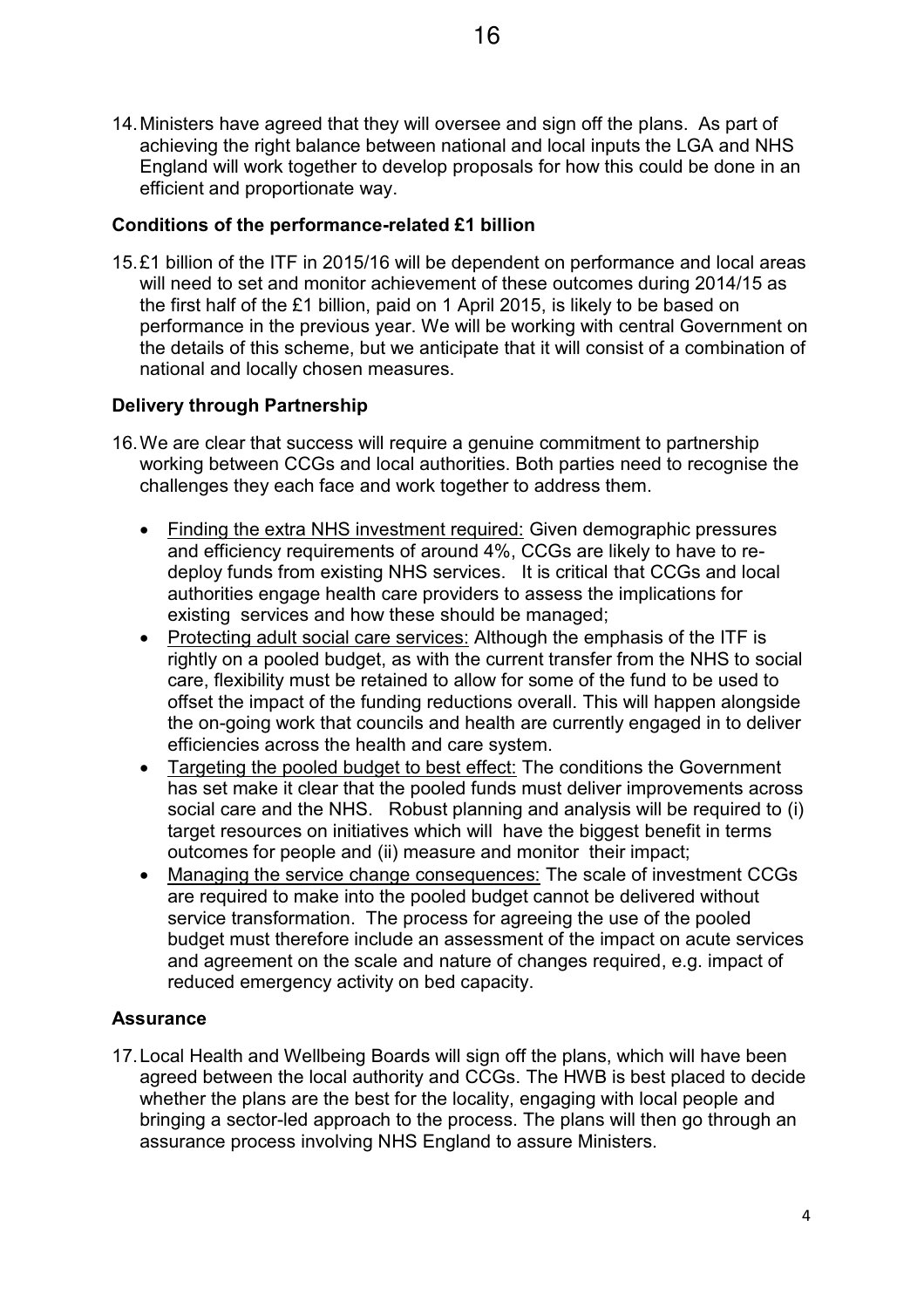## **Timetable and Alignment with Local Government and NHS Planning Process**

- 18.Plans for use of the pooled budgets should not be seen in isolation. They will need to be developed in the context of:
	- $\bullet$  local joint strategic plans;
	- other priorities set out in the NHS Mandate and NHS planning framework due out in November/December. (CCGs will be required to develop medium term strategic plans as part of the NHS Call to Action)
	- the announcement of integration pioneer sites in October, and the forthcoming integration roadshows.

19.The outline timetable for developing the pooled budget plans in 2013/14 is broadly as follows:

| • August to October:   | Initial local planning discussions and further work<br>nationally to define conditions etc |
|------------------------|--------------------------------------------------------------------------------------------|
| • November/December:   | NHS Planning Framework issued                                                              |
| • December to January: | Completion of Plans                                                                        |
|                        | Disposition and the second state of the                                                    |

• March: Plans assured

#### **Next Steps**

- 20. NHS England and the LGA and ADASS will work with DH, DCLG, CCGs and local authorities over the next few months on the following issues:
	- Allocation of Funds
	- Conditions, including definitions, metrics and application
	- Risk-sharing arrangements
	- Assurance arrangements for plans
	- Analytical support e.g. shared financial planning tools and benchmarking data packs.

Caonpons

**Carolyn Downs Bill McCarthy Chief Executive Chief Executive Chief Executive Actional Director: Policy Local Government Association NHS England** 

**8 August 2013** 

By McCenter

NHS England Publications Gateway Ref. No.00314